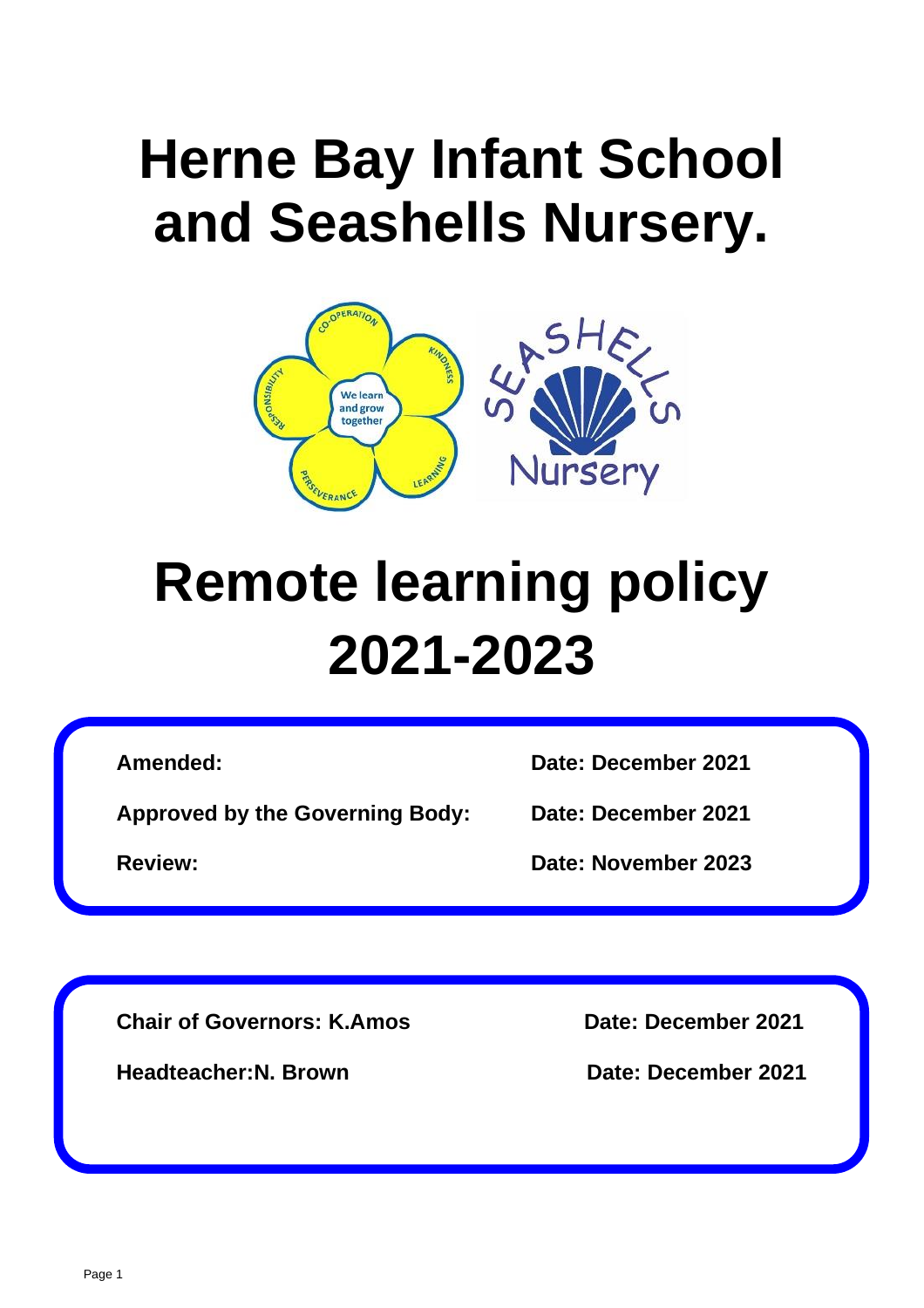# **Contents**

# **Rationale**

In March 2021, all classes returned to full-time education following the second Covid 19 lockdown in January 2021. Although we hope that the majority of our pupils will now have an uninterupted school experience, there is the possibility that an individual child, a class pod or the whole school, may need to self-isolate for a period of time. We have therefore put in place a plan for remote learning so that all children can continue with their education. A questionaire was sent to all of our school families to ascertain parental view on what would be most helpful for home learning and this has been considered in the writing of this plan.

# <span id="page-1-0"></span>**1. Aims**

This remote learning policy for staff aims to:

- Ensure consistency in the approach to remote learning for pupils who are not in school
- Set out expectations for all members of the school community with regards to remote learning
- Provide appropriate guidelines for data protection

# <span id="page-1-1"></span>**2. Roles and responsibilities**

#### **2.1 Teachers**

Teachers are expected to be available for work between 9 am and 3pm. If they are unavailable during this time, for example due to illness or due to caring for a dependent, they should report this using the normal absence reporting procedures. If this affects the completion of any work required, teachers must ensure that they inform the other staff in their year group or SLT to ensure work is completed.

When providing remote learning, teachers are responsible for:

#### **Setting work**

- o Teachers need to create a weekly timetable of work for their year group in liaison with their year group team covering all areas of the curriculum in relation to the connector for that term.
- o Work needs to be emailed to the Key Stage Senior Leader the Thursday before the week the work commences. These will then be forwarded to the IT technician to be uploaded onto the school website.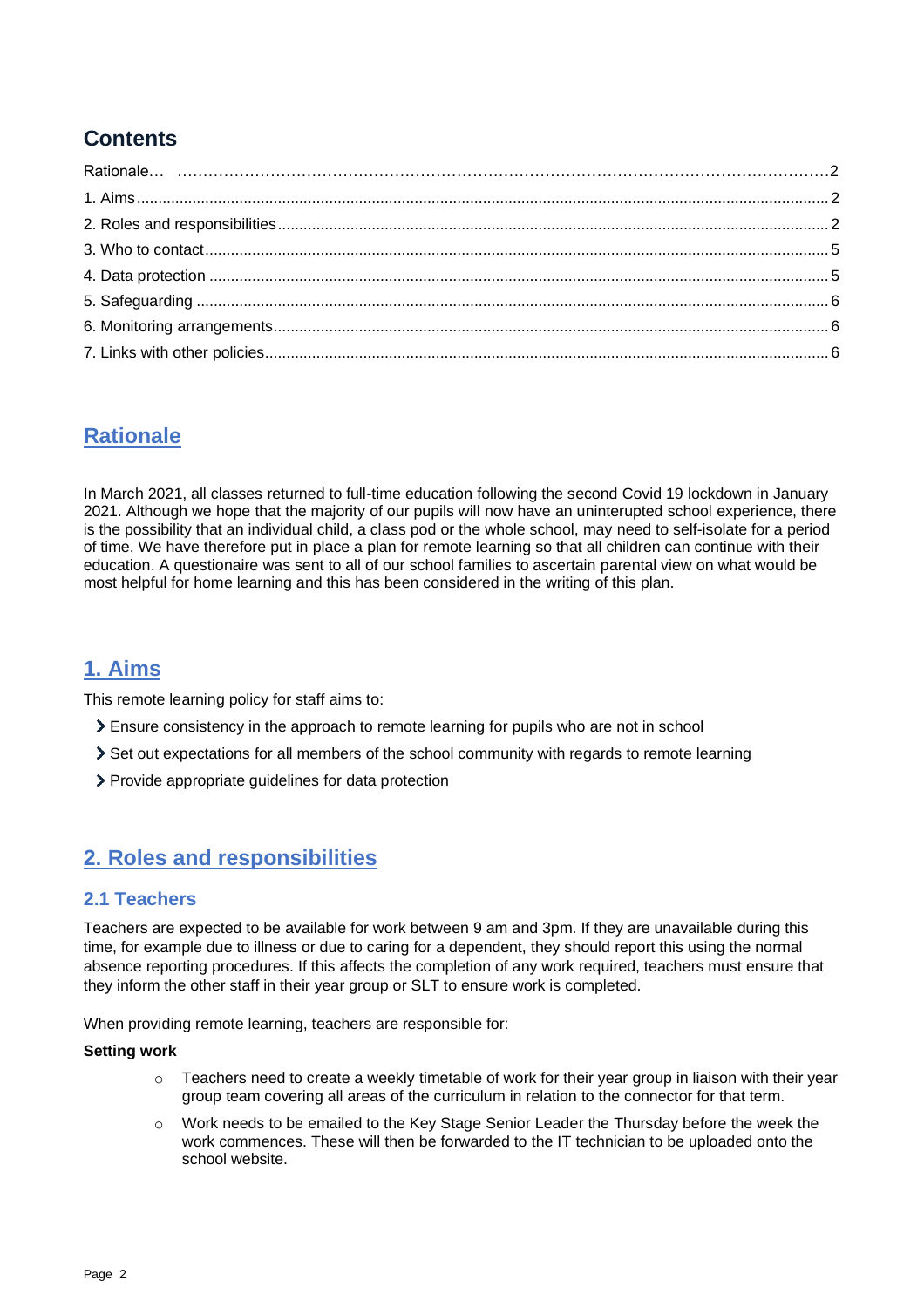$\circ$  Teachers will work together as a year group team to ensure that the work is planned and ready.

#### **Providing feedback on work**

- o Pupils can send any completed work to teachers via year group emails
- o Teachers can email back feedback if required
- $\circ$  Teachers should create a year group rota system to ensure that emails are looked at each day.
- o Teachers should respond to any emails from parents / children within a maximum of 48 hours.
- $\circ$  Teachers can forward photos and examples of work to the IT technician to go on Twitter and the school website. Teachers should **only** send work for children who have the correct parental permissions.
- o Year group emails are as follows:
- o [nursery@herne-bay.kent.sch.uk](mailto:nursery@herne-bay.kent.sch.uk)
- o [yearrteachers@herne-bay.kent.sch.uk](mailto:yearrteachers@herne-bay.kent.sch.uk)
- o [year1teachers@herne-bay.kent.sch.uk](mailto:year1teachers@herne-bay.kent.sch.uk)
- o [year2Teachers@herne-bay.kent.sch.uk](mailto:year2Teachers@herne-bay.kent.sch.uk)

#### **Keeping in touch with pupils who are not in school and their parents**

- o Teachers will send a fortnightly whole class message. This will be sent to the headteacher for approval and then forwarded to the IT technician to be put onto Twitter, the website and emailed to the appropriate class.
- o Emails received in the year group email from parents and pupils will be checked between the working hours of 9 am and 3 pm Monday – Friday. Teachers should respond to any emails from parents / children within a maximum of 48 hours. Any teacher within the year group can reply to the emails; it does not have to be the child's class teacher.
- $\circ$  Any issues received must be dealt with in a professional manner by the class teacher. If the teacher is worried or concerned about a particular email and how to respond, they should forward the email to Key Stage Senior Leader or the Head teacher.
- $\circ$  Any safeguarding concerns should be shared immediately with the Designated Safeguarding Lead or if they are unavailable, a Deputy Safeguarding Lead.
- $\circ$  Teachers are to attempt to make contact with all their pupils every 2 weeks via a telephone call when in school or from a withheld number. Contact details for parents can be accessed via SIM's or the class contact file in the school office. Record all contact with parents on CPOMs with any relevant information or actions.
- o Contact should always be professional, polite and positive.
- $\circ$  There is no expectation from the school that work must be complete at this time. The school believes that all parents will be doing their best.

#### **Attending virtual meetings with staff and / or parents**

o Please refer to the Herne Bay Infant School and Seashells Nursery Zoom meeting guidelines.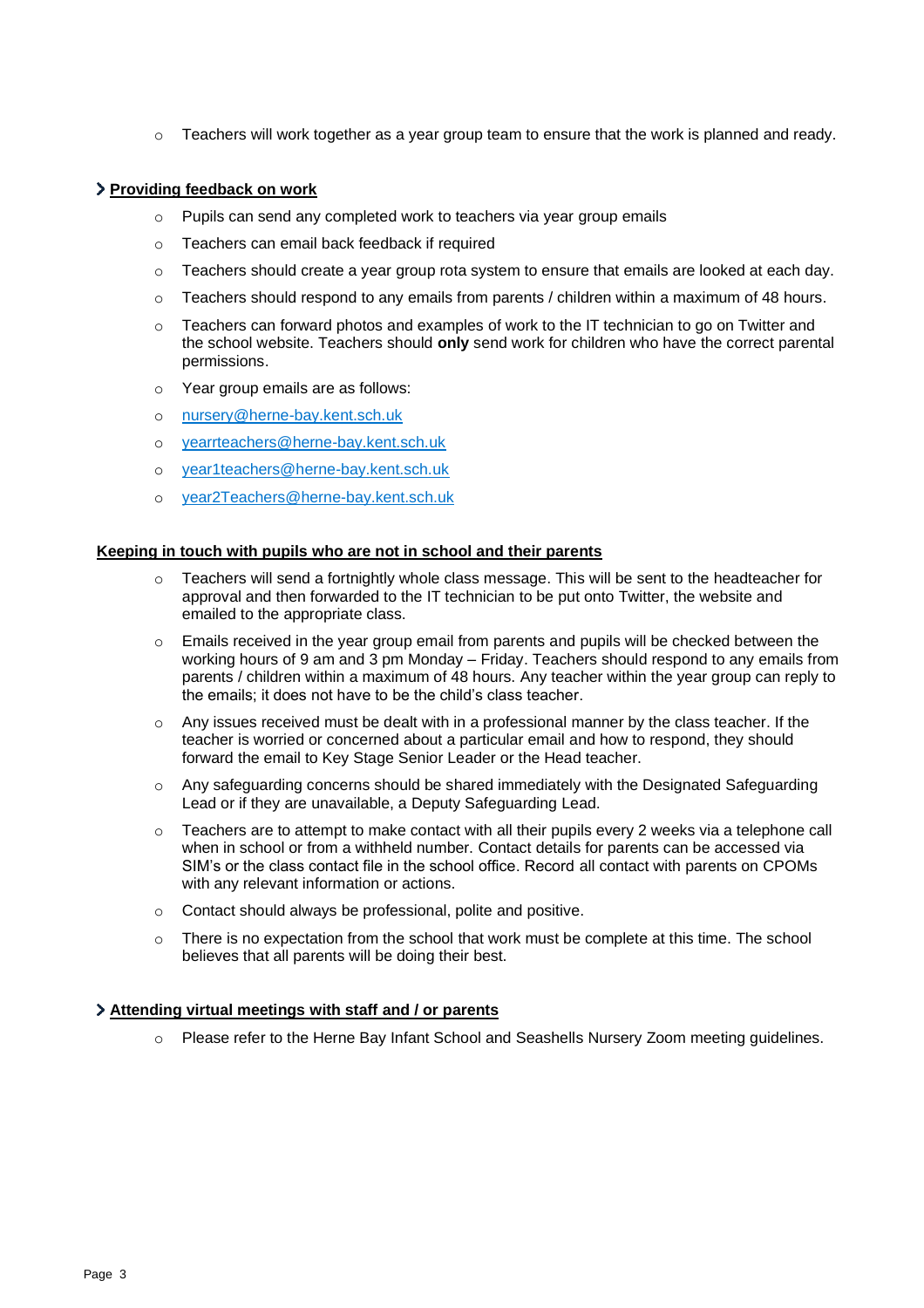### **2.2 Teaching assistants**

When assisting with remote learning, teaching assistants must be available between 9 am and 3 pm Monday to Friday. During this time, they are expected to check work emails, undertake any set online CPD and be available when called upon to attend school. If they are unavailable during this time, for example due to illness or due to caring for a dependent, they should report this using the normal absence reporting procedures.

Teaching Assistants who are part of the SEND team may be asked by the SENCO to provide support for pupils that they would be working with in school.

#### **2.3 Subject leads**

Alongside their teaching responsibilities, subject leads are responsible for:

- Monitoring the work set by teachers in their subject review on the school website
- Consider any changes that may need to be made to connectors moving forwards.

#### **2.4 Senior leaders**

Alongside any teaching responsibilities, senior leaders are responsible for:

- Co-ordinating the remote learning approach across the school
- Remote learning plans sent to Key Stage leaders to be reviewed prior to sending to the IT technician for the website.
- Monitoring the effectiveness of remote learning –reviewing work set by teachers, monitoring email correspondence between parents and teachers, eliciting feedback from parents.
- Monitoring the security of remote learning systems, including data protection and safeguarding considerations.
- SENCO is responsible for maintaining contact with children who have EHCP's or HNF. SENCO will direct SEND HLTA staff to provide support / work for children who would be having regular SEND intervention.

#### **2.5 Designated safeguarding lead**

The DSL, Deputy DSL and the FLO are responsible for maintaining contact with vulnerable families, passing on information and responding to any concerns.

Fortnightly safeguarding meetings will continue virtually.

#### **2.6 IT technician**

IT staff are responsible for:

- Fixing issues with systems used to set and collect work
- Helping staff and parents with any technical issues that they are experiencing
- Reviewing the security of remote learning systems and flagging any data protection breaches to the data protection officer
- Assisting pupils and parents with accessing the internet or devices / supporting parents with parental settings

#### **2.7 Pupils and parents**

Staff can expect pupils learning remotely to:

- Be contactable during the school day from 9am 3pm although pupils will not be expected to be in front of a device for that entire length of time
- Seek help if they need it, from teachers
- Alert teachers if they are not able to complete work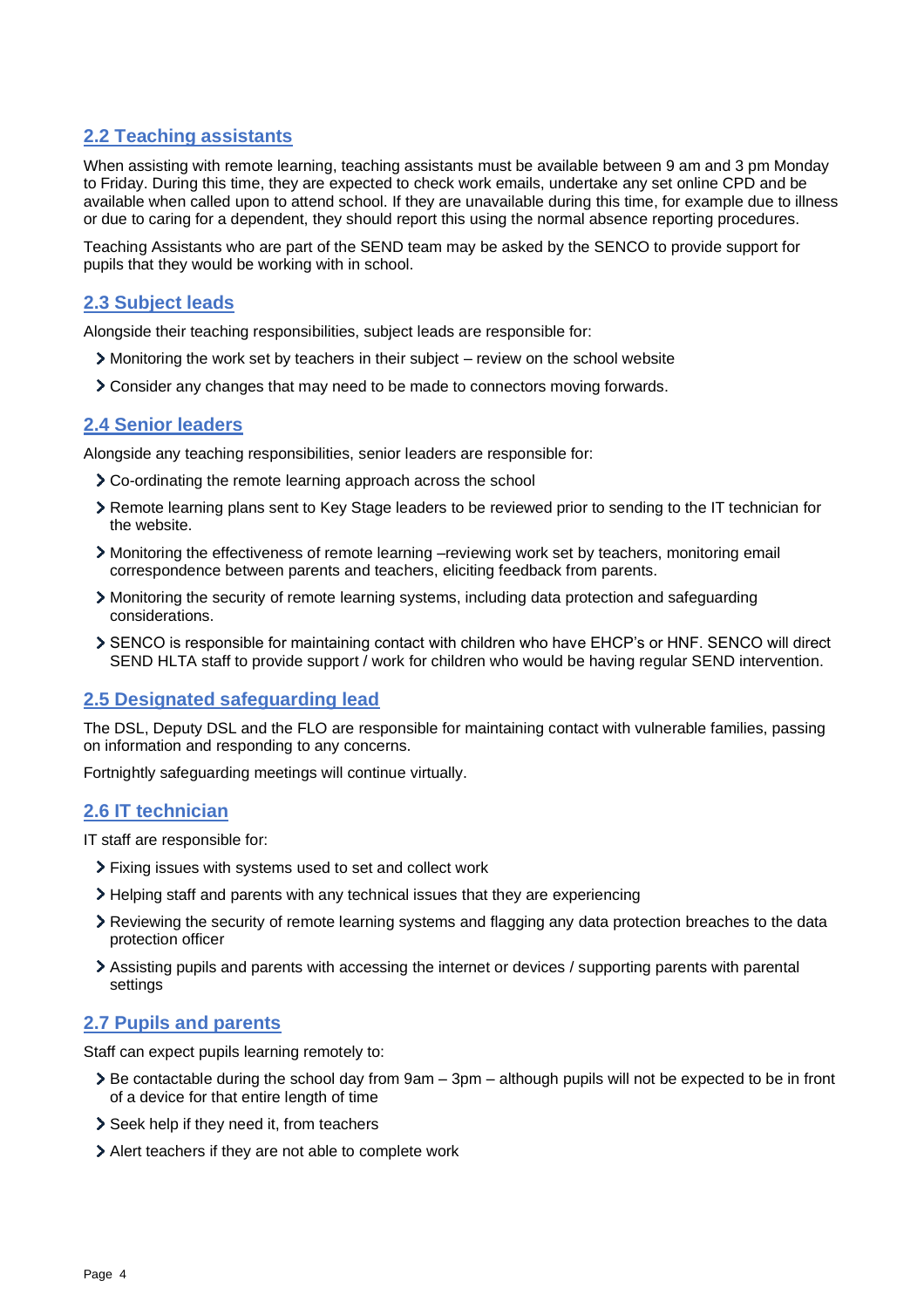Staff can expect parents with children learning remotely to:

- > Seek help from the school if they need it
- > Be respectful when making any complaints or concerns known to staff

#### **2.8 Governing board**

The governing board is responsible for:

- Monitoring the school's approach to providing remote learning to ensure education remains as high quality as possible
- Ensuring that staff are certain that remote learning systems are appropriately secure, for both data protection and safeguarding reasons

## <span id="page-4-0"></span>**3. Who to contact**

If staff have any questions or concerns about remote learning, they should contact the following individuals:

- Issues in setting work talk to the relevant subject lead / Key stage senior leader or SENCO
- $\ge$  Issues with behaviour talk to the SENCO or SLT
- $\ge$  Issues with IT talk to the IT technician
- Issues with their own workload or wellbeing talk to their year group leader or SLT
- Concerns about data protection talk to the IT technician / IT lead teacher / DSL
- Concerns about safeguarding talk to the DSL or Deputy DSL

## <span id="page-4-1"></span>**4. Data protection**

#### **4.1 Accessing personal data**

- All staff have access to CPOMs to record any parental contact or concerns about children. This is accessed via a 2 step security system. Ensure you log out after use. Do not allow access to the site to any third party or share your log-in details.
- Teachers can access pupil data via SIMs using a secure password. Ensure you log out after use. Do not allow access to the site to any third party or share your log-in details.
- SLT can locate personal details of families via SIMs using remote access. SLT will not share their access permissions with other members of staff.
- School laptops and iPads are the school's preferred devices to be used when working from home rather than their own personal devices.

#### **4.2 Processing personal data**

Staff members may need to collect and/or share personal data such as email addresses or phone numbers as part of the remote learning system. Such collection of personal data is necessary for the school's official functions and do not require explicit permissions.

While this may be necessary, staff are reminded to collect and/or share as little personal data as possible online.

#### **4.3 Keeping devices secure**

All staff members will take appropriate steps to ensure their devices remain secure. This includes, but is not limited to: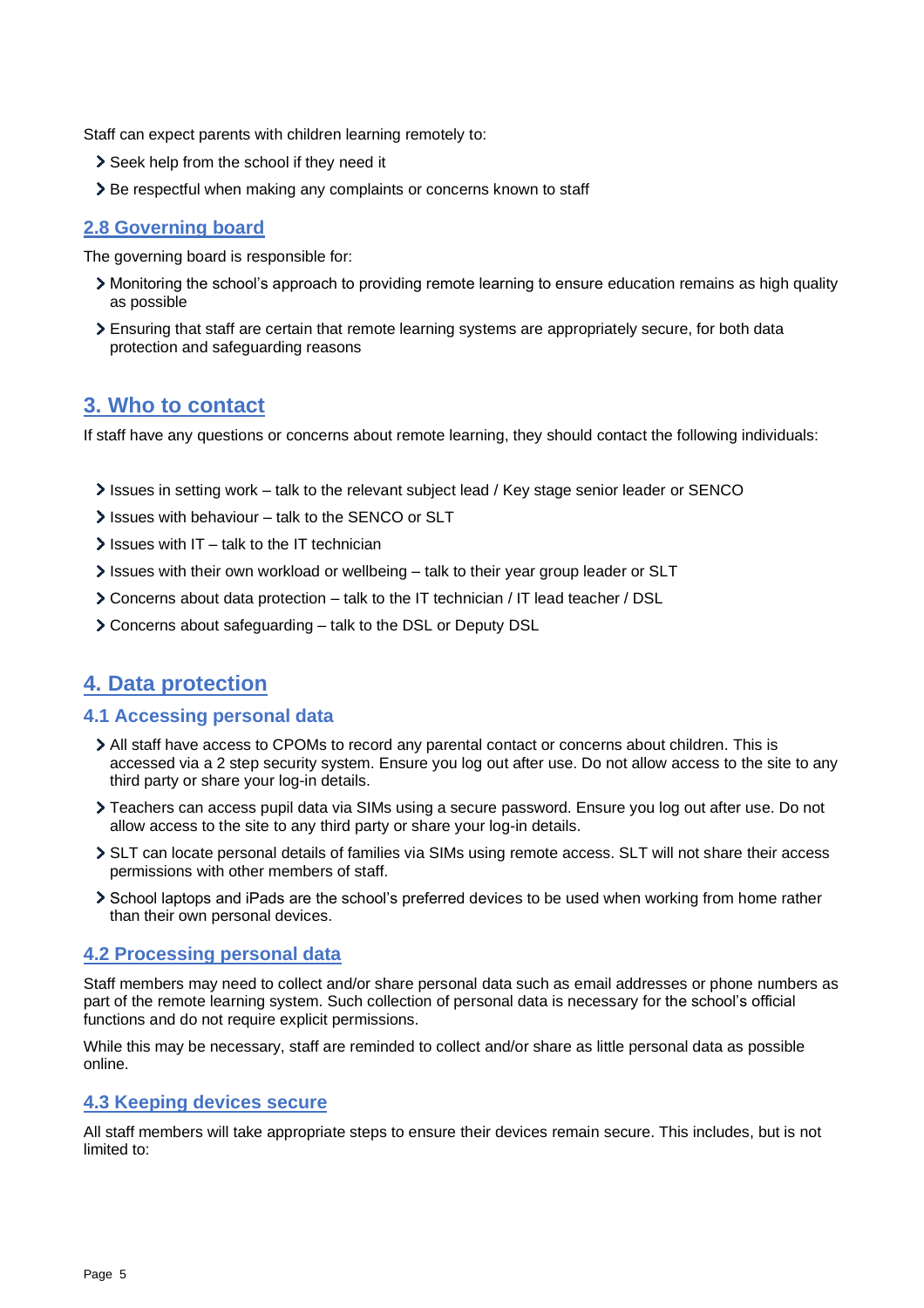- Keeping the device password-protected strong passwords are at least 8 characters, with a combination of upper and lower-case letters, numbers and special characters (e.g. asterisk or currency symbol)
- Ensuring the hard drive is encrypted this means if the device is lost or stolen, no one can access the files stored on the hard drive by attaching it to a new device
- Making sure the device locks if left inactive for a period of time
- Not sharing the device among family or friends
- Installing antivirus and anti-spyware software
- $\triangleright$  Keeping operating systems up to date always install the latest updates

Please speak to IT staff if you want to include details on how to put these measures in place.

## <span id="page-5-0"></span>**5. Safeguarding**

Please see the Child Protection Policy / Acceptable Use Policy via the school website.

### <span id="page-5-1"></span>**6. Monitoring arrangements**

This policy will be reviewed as when new updates are issued by the Department for Education by the Head teacher and the Computing leader in consultation with the IT technician. At every review, it will be approved by the Chair of Governors.

## <span id="page-5-2"></span>**7. Links with other policies**

This policy is linked to our:

- > Behaviour policy
- Child protection policy and coronavirus addendum to our child protection policy
- > Data protection policy and privacy notices
- > Home-school agreement
- > Acceptable use policy Online safety policy
- > Herne Bay Infant School and Seashells Nursery Zoom meeting guidelines
- > Staff Code of conduct

## **8. Recommended sites for use.**

**Purple Mash** – all pupils have an individual log in. Teachers can set work for their class and review work that has been done.

**The Oak National Academy** – teaching content will be provided to children through age appropriate video content on the DfE published list of educational resources site, the Oak Academy Website. This provides the equivalent of 3 hours of lessons per day for primary age children. Lessons are delivered by a teacher, with a pre-recorded video as well as quizzes, worksheets and creative activities. Pupils only need materials that they can find at home.

**BBC Bitesize** – Lessons, including videos, quizzes and activities are aimed at KS1 and cover English, Maths, History, Geography and Science curriculum areas.